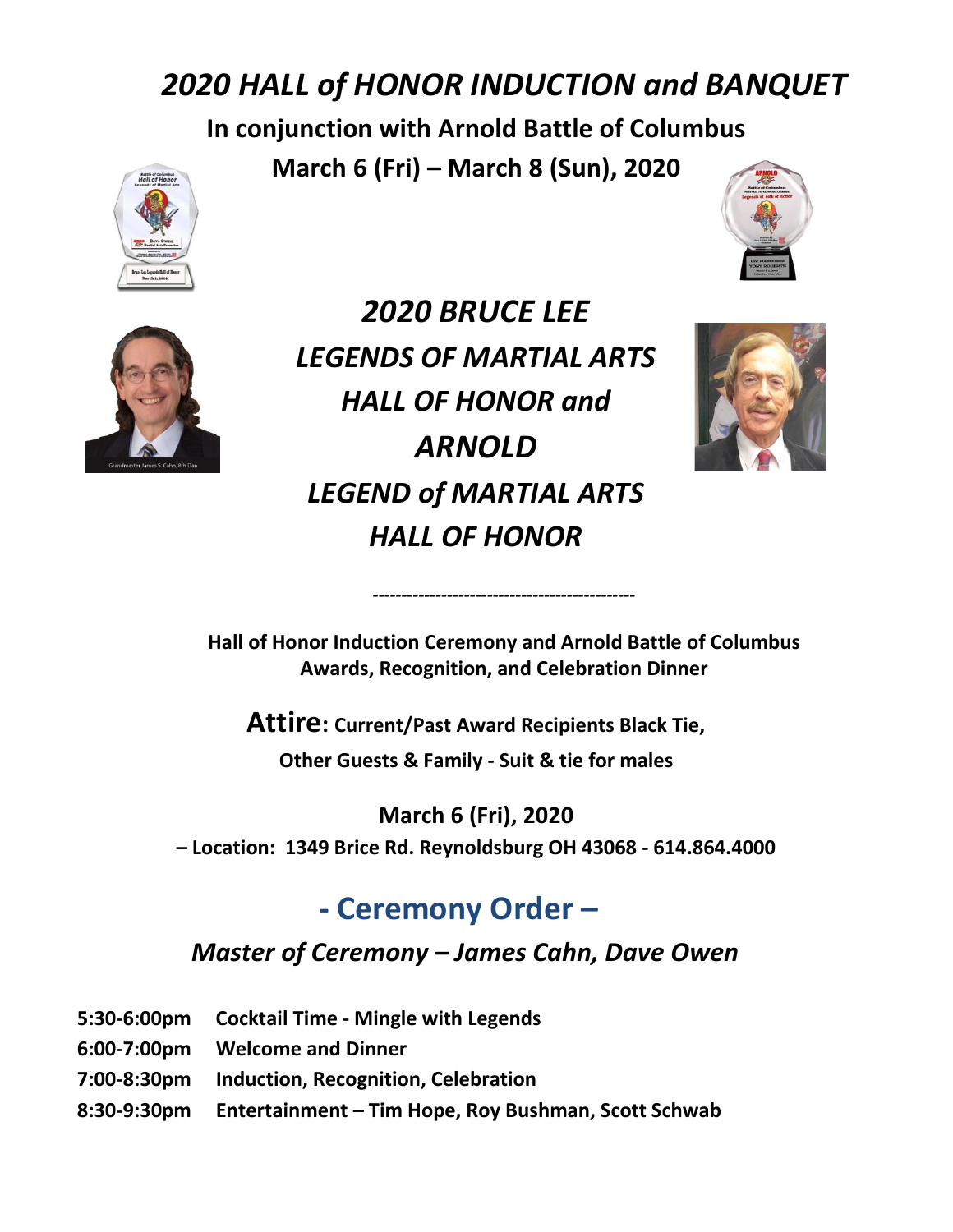# - Hall of Honor Selection Guidelines -

**Bruce Lee Legends of Martial Arts Hall of Honor and Arnold Battle of Columbus Martial Arts Hall of Honor**

**--------------------------------------------------------------**

### **Further Info:**

**OMAC: (614)864.4000 Online registration: www.ArnoldBoc.com Text: 614.519.7031 (Include your name), Email: ArnoldBoc@gmail.com**

## **1. Hall of Honor - Disciplines**

| Taekwondo               | Karate         | Kung Fu/Wushu   | Tangsoodo         |
|-------------------------|----------------|-----------------|-------------------|
| Taichi/Push Hand        | Hapkido/Aikido | Gumdo/Kendo     | Jujitsu/Grappling |
| Kimoodo                 | Judo           | PARA - Adaptive | MMA (NEW)         |
| Sambo/Sombo             | Bando          | Silat           | Muay Thai         |
| Others (Please specify) |                |                 |                   |

## **2. Hall of Honor – Categories (Circle Male or Female)**

- Pioneer M F
- 
- 
- 
- \_\_Competitor M F \_\_Coach M F
- 
- 
- \_\_Martial Arts Sponsor M F \_\_Ambassador M F
- 
- Legacy ( $1^{st}$  Generation from Pioneer) M F
- \_\_Grandmaster M F \_\_Lifetime Achievement M F
- Leadership M F Literary Achievement M F
- \_\_Master M F \_\_Instructors Honoree M F
	-
- \_\_Referee M F \_\_Martial Arts Promoter M F
	- Martial Arts Performer M F Martial Arts Spirit M F
		-
- Martial Arts Family **Example 20 Studies I** Junior Martial Arts Spirit (17 & under) NEW
	- (Special Award by HOH Committee) M F







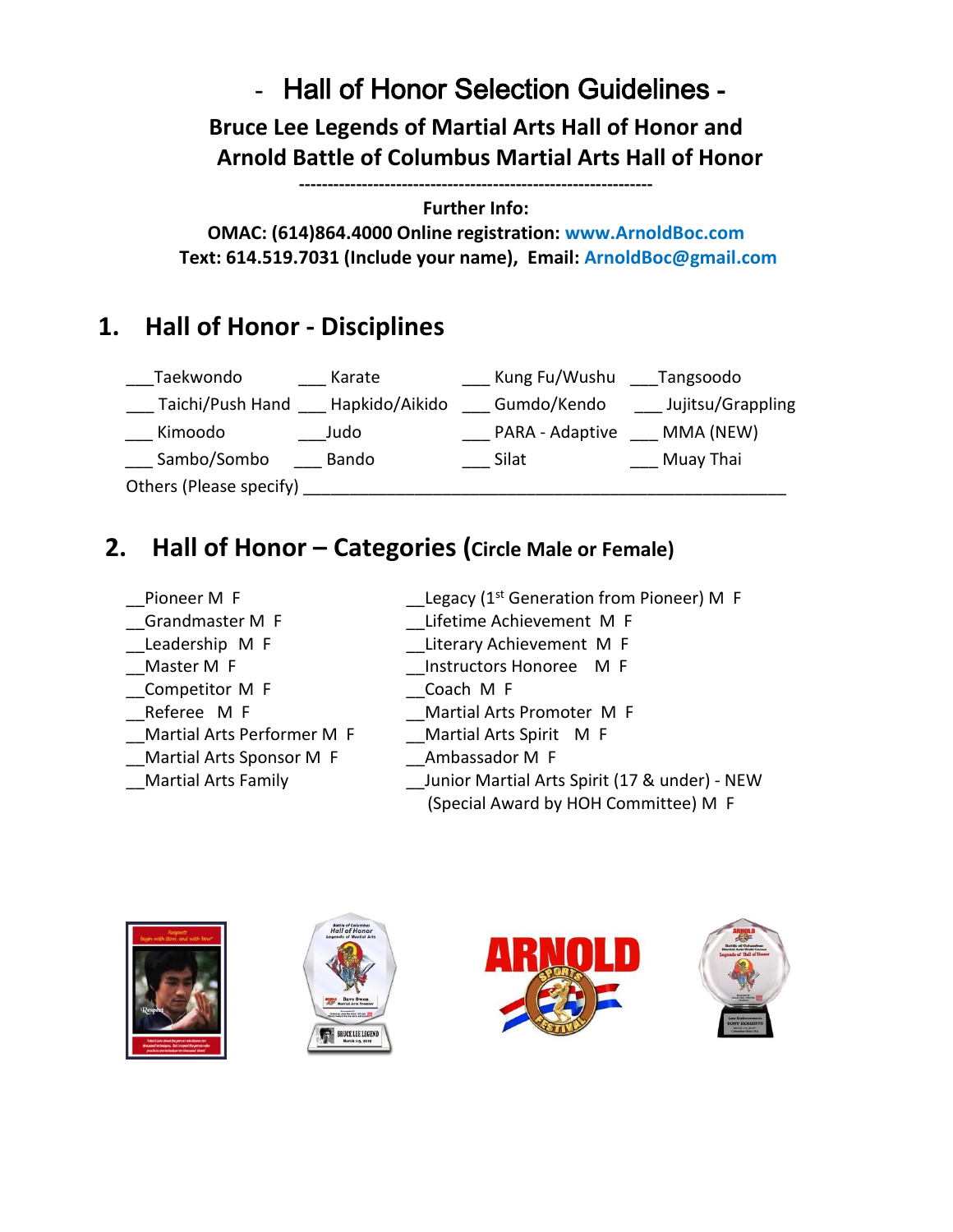### **3. Induction Ceremony Banquet Online Reg: [www.ArnoldBoc.com](http://www.arnoldboc.com/)**

 Date & Time: March 6, (Fri.) 5:30pm - 9:30pm Location: 1349 Brice Rd. Reynoldsburg OH 43068 (614) 864.4000 *Attire: Current/Past Award Recipients Black Tie, Other Guests & Family - Suit & tie for males* Program: Legends Induction, Food & Drink, Entertainment (Cash Bar)

### **Banquet Cost:**

 **INDUCTION HONOREES -** \$175.00 includes:

- \* Dinner for you and 1 of your guests
- \* Prestigious Hall of Honor plaque
- \* Special Hall of Honor pass for you and one guest (include lunch on Saturday at Arnold BOC event). *Note: Hall of Honor Inductee and one guest each receive 3 day wristband.*

**FAMILY & GUEST Dinner Package:** \$45.00 includes:

- **A. Dinner Package for 1 - \$45.00**
- **B. Table/Family/Group discount;**
- \* 1 st Guest Dinner Package \$45.00,
	- \* All additional Dinner \$40.00 each

**\* JUNIOR MARTIAL ARTS SPIRIT Package - (17 & Under) - \$125.00**

- \* Cup and Certificate of recognition
- \* Dinner tickets for you and 1 of your guests
- \* Special Hall of Honor pass for you and 1 guest (includes lunch on Saturday at Arnold BOC event).

### **4. HALL OF HONOR INDUCTIONS AND AWARDS:**

 **Definitions, Nomination, and Selection Guidelines are Online [\(www.ArnoldBoc.com\)](http://(www.arnoldboc.com/)** 

 *To be eligible, a candidate's record must be free from any record of punishment by any community or organization due to misconduct or conviction of a crime.*

1) **THE BRUCE LEE MARTIAL ARTS LEGEND HALL OF HONOR Background:** *Bruce Lee's daughter, Shannon, attended the 2002 Arnold Battle of Columbus and accepted The first Hall of Honor Induction Award on behalf of her father, the great Bruce Lee.*

Bruce Lee promoted the modern concept of martial arts to the world through his many movie roles. He was born on November 27, 1940, in Hong Kong, was a graduate of Washington State University, and starred in many television and film productions including *The Green Hornet* and *Enter the Dragon*. He was an ardent student of Wing Chun Kung Fu and developed and successfully spread his own style, Jeet Kune Do. Bruce Lee passed away in 1973 at the age of 33. He left behind a legacy to be admired and honored.

With his superb talent in martial arts and in action movies, he was able to revolutionize Asian culture, perceptions of the martial arts, and perceptions of Asian people in the western hemisphere forever. He is one of the only movie stars who became more famous after his death. His legacy will never die.

#### 2) **THE ARNOLD BOC MARTIAL ARTS LEGEND HALL OF HONOR:**

The Battle of Columbus was founded in 1976 by SGM Joon P. Choi with the idea of promoting true diversity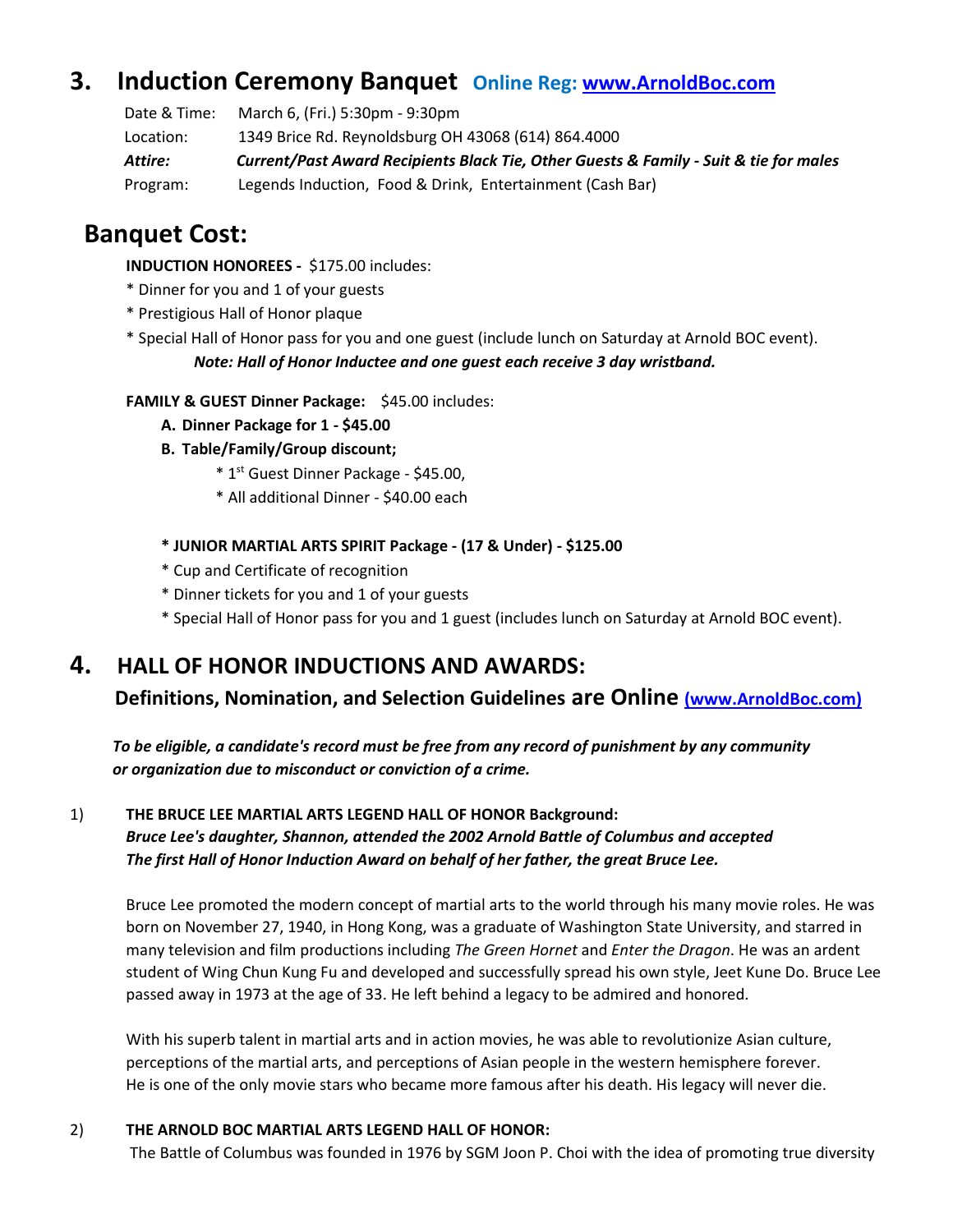in the martial arts community. The Battle of Columbus offered various martial arts disciplines and their students the opportunity to explore their skills and to develop a family-like atmosphere among different martial arts styles.

In 2001, the Battle of Columbus joined with the Arnold Sports Festival as partners and grew to over 4,000 athletes and over 10,000 spectators.

In 2015, in conjunction with The Bruce Lee and Martial Arts Hall of Honor Induction, SGM Choi began the tradition to honor masters, competitors, coaches, promoters, and volunteers who have dedicated more than 10 years of service to develop the Arnold Battle of Columbus into a unique martial arts championship.

#### 3) **THE BRUCE LEE HALL of HONOR Martial Arts Legends**

The Bruce Lee and Legends of Martial Arts Hall of Honor is designed to honor pioneers, grandmasters, masters, instructors, and all other martial arts leaders and supporters who have a proven record of pioneering, developing, and promoting the various oriental martial arts such as Taekwondo, Karate, Kungfu/Wushu, Taichi, Hapkido, Aikido, Judo, Gumdo/Kendo, Jujitsu/Grappling, Silat, Sambo/Sombo, Muay Thai and Kimoodo Healing arts to their region, state, nation, and the world from the 1940s to the present day.

**The Bruce Lee Legends of Martial Arts Hall of Honor Induction** does *not only* recognize first generation leaders but also 2nd and 3rd generation martial arts leaders who by their own achievement have carried on the spirit of martial arts taught by their first generation masters to build a lasting legacy and honorable lineage for the coming generations.

#### 4) **HALL OF HONOR - DISCIPLINES, CATEGORIES, SELECTION Process:**

**Taekwondo, Karate, Kung Fu, Hapkido/Aikido, Judo, Jujitsu/Grappling, Gumdo/Kendo, Bando, Sambo/Sombo, Silat, Kimoodo, Tai Chi/Push Hand, Tangsoodo, Muay Thai, Other** (Please write)

### *To be eligible, a candidate's record must be free from any record of punishment by any community or organization due to misconduct or conviction of a crime.*

- 1) Nominations with all the required documents must be submitted to the HOH Selection Committee no later than February 15, 2020.
- 2) All Applications will be reviewed by the HOH Selection Committee for review.
- 3) The Award Selection Committee will make the final selections of the Honorees for induction.
- 4) Honorees will be contacted beforehand for their availability to attend the induction & awards ceremony.
- 5) All Honorees or award recipients must confirm their attendance and must be present at the ceremony to receive their awards.

#### 5) **2020 NOMINATION and APPLICATION PROCESS** *(timeline for 2020 will be flexible)*

- A. **2020 HOH NOMINATION and APPLICATION process open from January 5 till February 15**:
	- a) Applications and all required information must be submitted to the Hall of Honor Selection Committee no later than February 15, 2020.
	- b) HOH applicant must receive nomination from master or senior instructor level (5th Dan & up or Sr. Instructor (3<sup>rd</sup>-4<sup>th</sup> Dan), who are recognized by a qualified organization.
- 6) **INDUCTION ATTENDANCE:** All inductees must attend the Ceremony Banquet to be inducted.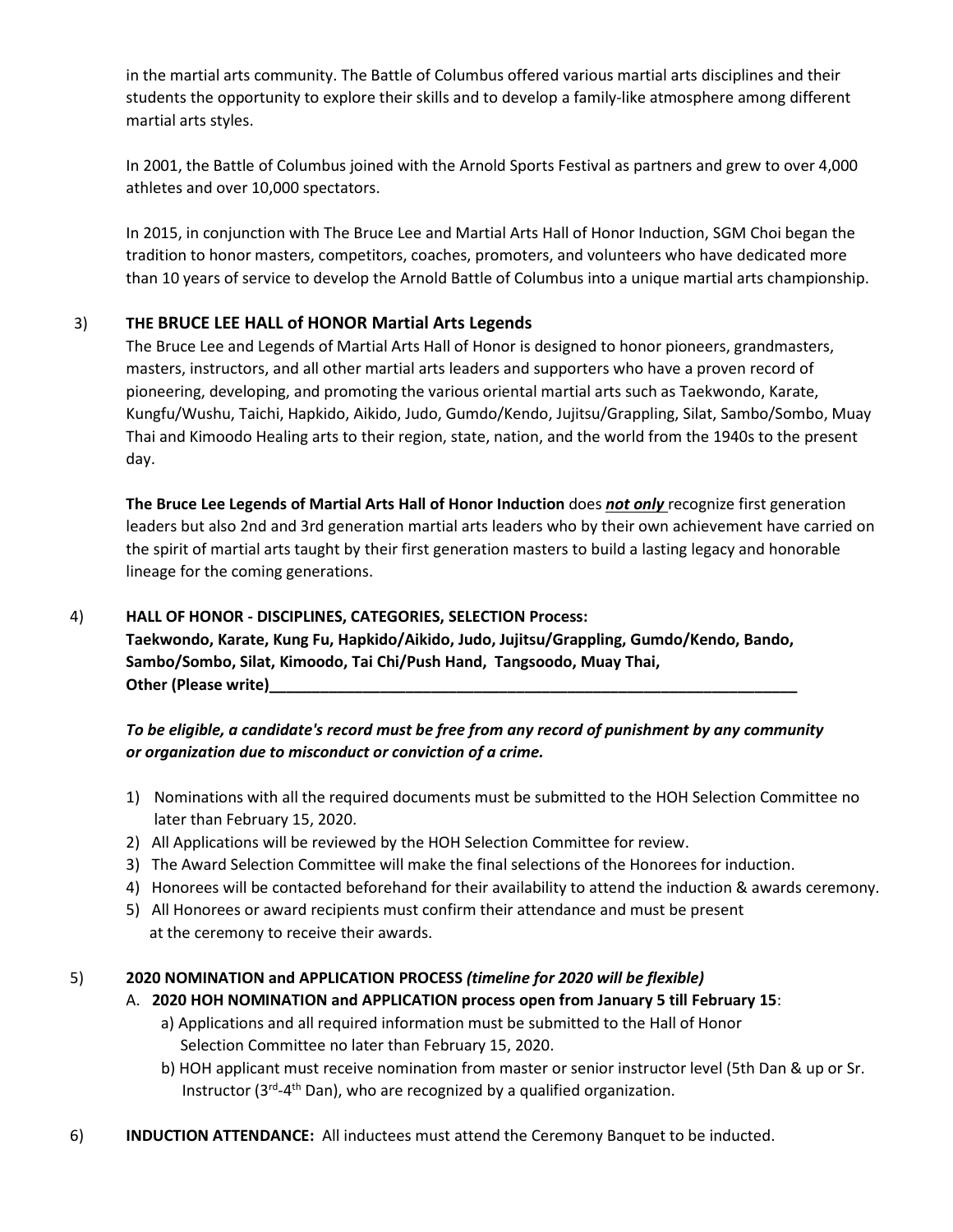# **5. Hall of Honor Induction Standards, Qualifications and Categories:**

### **General Criteria:**

*Induction recognizes a lifetime of contribution to the advancement of martial arts and the development of human character through martial arts training; leadership within and a positive influence on the martial arts and other communities; and exemplary personal conduct in accordance with the values of martial arts and its long tradition of loyalty and high ethical standards.*

- \* Recognition is open to a broader number of inductees in order to recognize those individuals who have made lifelong contributions to the martial arts from the 1940s to the present
- \* The final number of inductees and criteria may be adjusted continuously to serve the martial arts community most appropriately while maintaining the integrity of the "Bruce Lee and Legends of Martial Arts Hall of Honor."
- *- Nominees are required to meet at least the following criteria –*
- \* Maintains a distinct martial arts philosophy and upholds high ethical standards
- \* Continually serves as a positive role model for students and provides an example of positive martial arts behavior and philosophy in everyday life
- \* Continuously trains, teaches, and applies martial arts principles in everyday life
- \* Best demonstrates responsibility, integrity, and excellence in life in general
- \* Earns outstanding achievements and inspires other human beings
- \* Is dedicated to promote the advancement of martial arts for human development

## **6. Categories and Specific Qualifications:**

- 1. **Pioneer** Training began before year 1960 Minimum Age 65
	- A. 9th Dan + more than 47 years of training and more than 40 years of teaching
	- B. Pioneering martial arts and its culture exceptional service in their respective countries

### **2. Legacy – First Generation students from Pioneers**

Carried on the legacy and spirit of their teachers and seniors and taught and expanded awareness of martial arts culture in the proper way.

- 3. **Grandmaster** Training began before 1975 Minimum age 53
	- A. 8th Dan and higher more than 35 years of training and more than 25 years of teaching
	- B. Exceptional service in the martial arts community for more than 25 years and service as an instructor or officer in a recognized martial arts organization.
- 4. **Lifetime Achievement** Training began before year 1975 Minimum age 53
	- A. 8th Dan and higher more than 35 years of training and more than 25 years of teaching
	- B. Exceptional service in the martial arts community for more than 25 years and service as an instructor or officer in a recognized martial arts organization.
	- C. Accomplishments, accolades, and achievements throughout martial arts career far exceed the customary expectation of martial artists of similar age and rank.
- 5. **Leadership**  Training began before year 1975 Minimum age 53
	- A. 8th Dan and higher more than 35 years of training and more than 25 years of teaching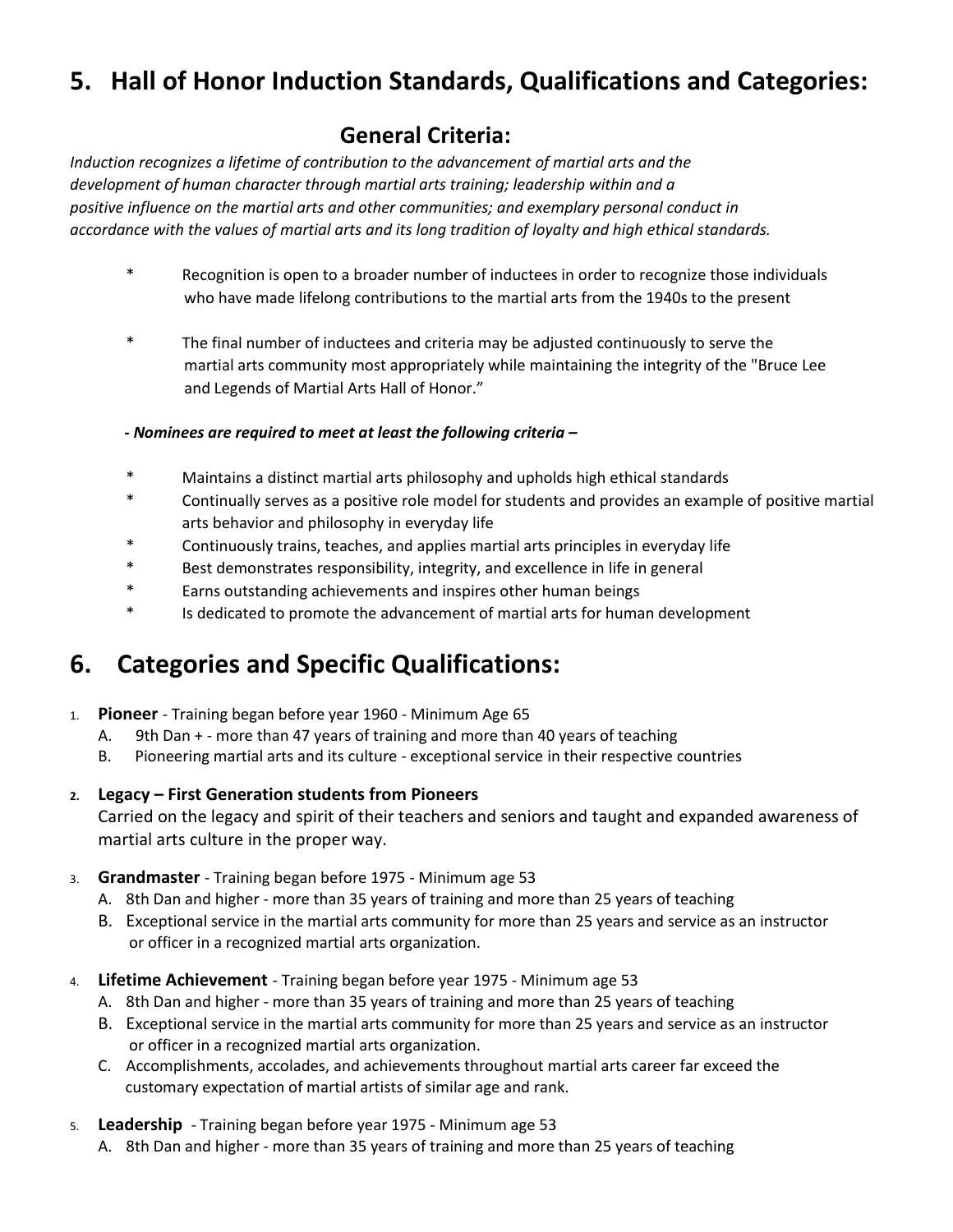- B. Exceptional service in the martial arts community for more than 25 years and service as an instructor or officer in a recognized martial arts organization.
- C. Extraordinary contributions to local, regional, national, or global martial arts communities.

### 6. **Literary Achievement** - Service began before year 1980

- A. Martial Arts rank is not required. However, martial arts rank will take precedence in selection.
- B. Outstanding merit and achievement in one or more of the fields of educational and innovative training information, history, philosophy, or the raising of public awareness of martial arts, particularly regarding the development of character.

#### 7. **Ambassador**

- A. Martial Arts rank is not required. However, martial arts rank will take precedence in selection. The Ambassador Award is presented to individuals who embody the ambassadorial spirit of martial arts and have made selfless contributions. It honors the leadership and exceptional devotion to martial arts that may not be the recipient's primary athletic focus. The nominee does not have to have been a martial arts practitioner to be considered. Nominees must at least meet the following criteria:
- B. In good standing with the martial arts community and has positively represented martial arts.
- C. Demonstrated exceptional abilities in working with different martial arts organizations and disciplines effectively.
- D. Made noteworthy contributions toward the advancement of and in support of martial arts.
- E. Recognized and respected as a role model in his/her profession and community.
- F. Exceptional and excellent leadership qualities.
- G. Long-standing membership and/or participation in national or international organizations that further the promotion of martial arts and have a distinct martial arts philosophy.
- H. Demonstrates continuous support for the work of major organizations promoting the spread of martial arts spirit and culture.
- 8. **Master**  Training began before year 2000 Minimum age of 25
	- A. 5th-7th Dan more than 15 years of training and more than 10 years of teaching.
	- B. Exceptional service in the martial arts community for more than 10 years and service as an instructor or officer in a recognized martial arts organization.
- 9. **Instructor**  More than 8 years of training Minimum age of 21
	- A. 3rd 4th Dan more than 8 years of training and more than 3 years of teaching
	- B. Exceptional service in the martial arts community for more than 5 years and service as an instructor or officer in a recognized martial arts organization.

### **10. Competitor**

- A. Competed for more than 10 years and won more than 10 total 1st place finishes in the listed disciplines in championships with history and general recognition.
- B. Competitor Categories (Male & Female) Poomsae (Forms/Kata), Sparring, Weapons, Breaking, Demo and others (please specify)
	- a) Legendary Competitor 50 years & older competed for more than 30 years
	- b) Ultra Competitor 30-49 years old competed for more than 20 years
	- d) Senior Competitor Hall of Honor 18-29 years old competed for more than 10 years
- 11. **Coach** Minimum age of 31
	- A. Actively coached for more than 10 years in tournaments and produced more than 5 champions in championships with history and general recognition.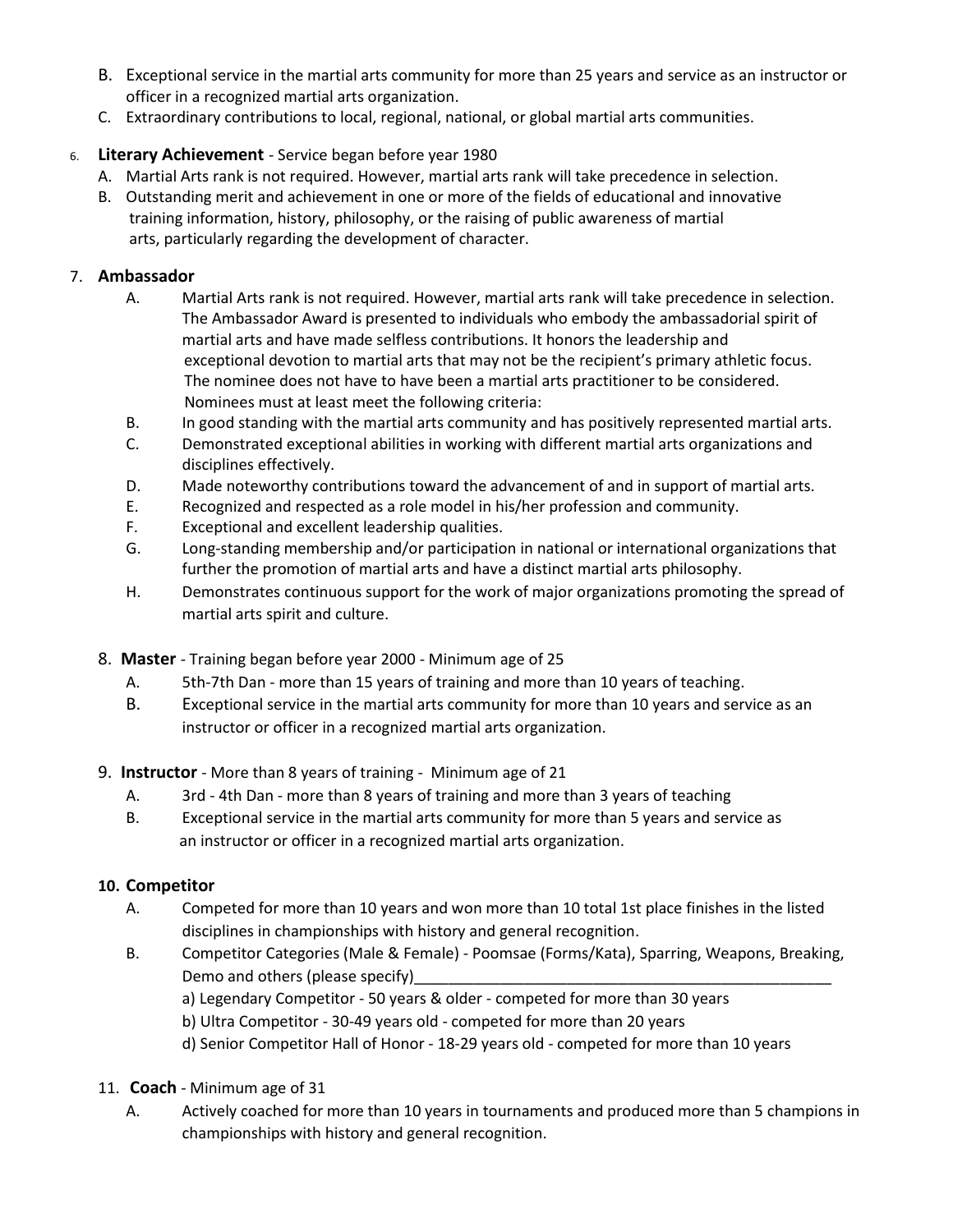- B. Best demonstrates responsibility, integrity, and excellence in martial arts coaching.
- C. Outstanding achievement in coaching that inspires athletes.
- D. Dedication to facilitating the advancement of athletic competition in the martial arts.
- E. The nominees are required to meet at least the following criteria:
	- a) Continuous training and coaching martial arts students at black/advanced belt levels.
	- b) Distinct martial arts philosophy and upholds high ethical standards.
	- c) Demonstrates concern for all-around development of athletes and instills guidelines reflecting responsible conduct beyond the competitive arena.
	- d) Continuously applies and improves relevant training theory and coaching techniques.
	- e) Demonstrates respect for officials, athletes, parents and teaches a philosophy of sportsmanship.
	- f) Demonstrates a leadership role in competitions, tournament committees, and/or athletic organizations.
- 12. **Referee** Minimum age of 31
	- A. Actively refereed for more than 10 years in championships with history and general recognition.
	- B. Best demonstrates responsibility, integrity, and excellence in refereeing martial arts events.
	- C. Outstanding achievement and inspiration of athletes.
	- D. Dedicated to facilitating the advancement of competitive sport martial arts.
	- E. The nominees are required to meet at least the following criteria:
		- a) Continuous training and refereeing in martial arts.
		- b) Distinct martial arts philosophy and upholds high ethical standards.
		- c) Demonstrates concern for all-around development of athletes and instills guidelines reflecting responsible conduct beyond the competitive arena.
		- d) Continuously applies and improves relevant training theory and referee techniques.
		- e) Demonstrates respect for officials, athletes, and parents and teaches a philosophy of sportsmanship.
		- f) Demonstrates a leadership role with utmost fairness in competitions, tournament committees, and/or athletic organizations.

### 13. **Martial Arts Promoter**

- A. Martial Arts rank is not required. However, martial arts rank will take precedence in selection.
- B. Induction recognizes the individual who has displayed outstanding merit and achieved effective results in promoting and innovating the integrity of martial arts by developing and organizing events such as championships, exhibitions, festivals, conventions, seminars, and the business aspects of martial arts.

### 14. **Martial Arts Performer**

- A. Induction recognizes the individual who has performed his/her martial arts skills for the public such as playing a part in a movie, public demonstration at martial arts events, or otherwise performed for the public.
- B. Created a higher level of performance skills and improved martial arts performance as a performing art. His/her performance has influenced the general public regarding martial arts skills and has promoted the virtues of martial arts culture.
- C. Motivating martial artists to perfect their skills and creating incentive for the general public to study martial arts
	- a) Legendary Performer 50 years & older performed for more than 30 years
	- b) Ultra Performer 30-49 years old performed for more than 20 years
	- c) Senior Performer 18-29 years old performed for more than 10 years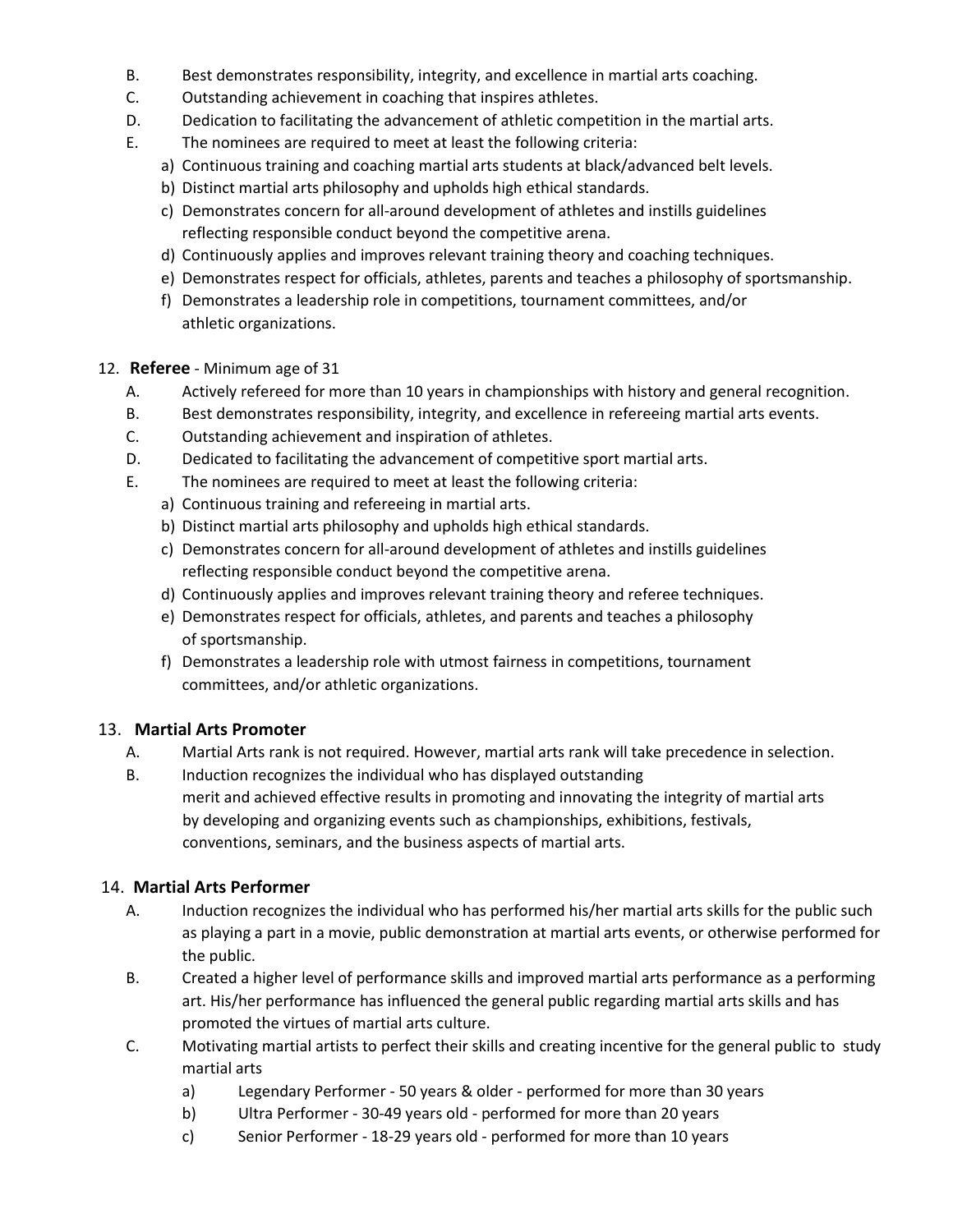d) Junior Performer - 17 years old & under

### 15. **Martial Arts Spirit**

- A. Induction recognizes individuals who have exhibited martial arts spirit, its tenets, and martial arts culture to others throughout their lives and influenced others in a most positive way.
- B. Martial Arts rank is not required. However, martial arts rank will take precedence in selection.

### 16. **Martial Arts Sponsor**

- A. Martial Arts rank is not required. However, martial arts rank will take precedence in selection.
- B. Induction recognizes individuals or organizations that have displayed outstanding support of and achieved effective results in promoting martial arts through dedicated and consistent sponsorship of athletes, events, and organizations that foster the advancement of martial arts throughout their regions, nations, or the world.

### 17. **Martial Arts Family** - from 2000s and before

- A. Martial Arts rank is not required. However, martial arts rank will take precedence in selection.
- B. Induction recognizes the family that has exhibited martial arts spirit, its tenets, and martial arts culture to others throughout their lives and influenced others in a positive way.

### **SPECIAL AWARDS and RECOGNITION**

1. **Junior Martial Arts Spirit** (17 and under) - Outstanding Competition, Academic Excellence, Leadership, Community Service, Courtesy and Respect

- A. Induction Hall recognizes individuals who have exhibited martial arts spirit, its tenets, and martial arts culture to others throughout their lives and influenced others in a most positive way.
- B. Recommendation letter from school teacher.
- C. Recommendation letter from martial arts instructor.
- D. Recommendation letter from community member.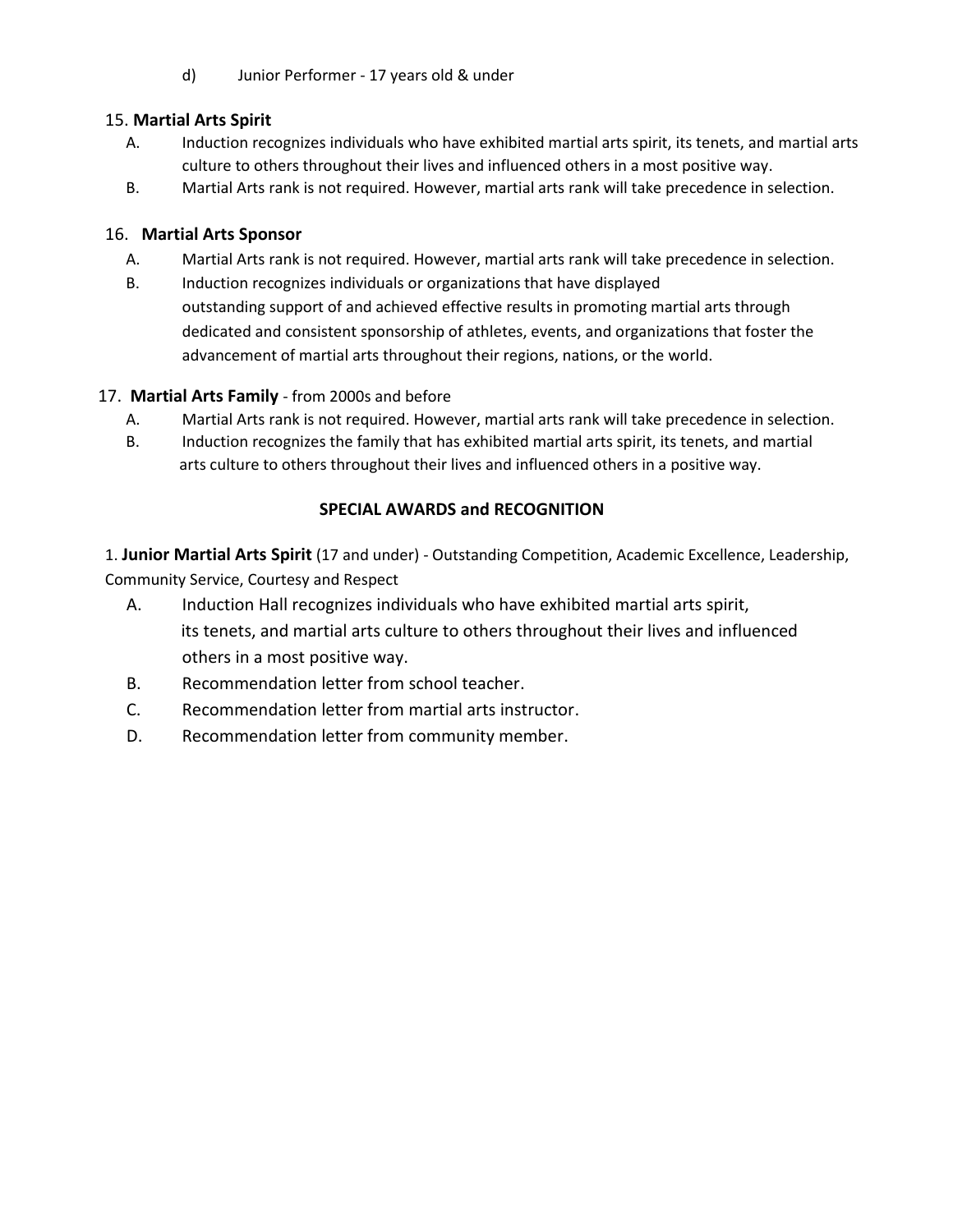# **7. Check List for HALL OF HONOR Induction**

**- Send all documents** *electronically* **- Online registration: www.ArnoldBoc.com (if electronic submission is not an option) (fax) 614.864.4146**

| 1. | Your HOH Application Form with name of nominated person (at least 2 people)                        |
|----|----------------------------------------------------------------------------------------------------|
|    | 2. Your photo - Electronic - ArnoldBOC@gmail.com                                                   |
|    | 3. Your Martial Arts Resume with other achievements including academic & community service         |
|    | 4. Copy of all relevant certificates indicating rank, awards, seminars, etc.                       |
| 5. | - How many of your students are competing at ABOC from your school (approx) : # ______             |
|    | 6. _______ Name of the person coming to the banquet with you who is included in your Induction Fee |
|    |                                                                                                    |
| 7. | Number of people to be seated with you at the Induction Banquet Table : #                          |
|    | * Submitted documents will not be returned - Please do not send originals.                         |
|    |                                                                                                    |

*\* Please use forms below to APPLY for your Induction or to NOMINATE others: Applicant and Nominating Person must each provide their own resume separately and register online. \* After you complete your registration online, you will receive a confirmation E-mail and you will be asked to submit (upload) all necessary documents electronically.* 

> **Further Info Call (614) 864-4000 Amanda Potter: Online registration:**

**[www.ArnoldBoc.com,](http://www.arnoldboc.com/) ArnoldBoc@gmail.com**

 *-------------------------------------------*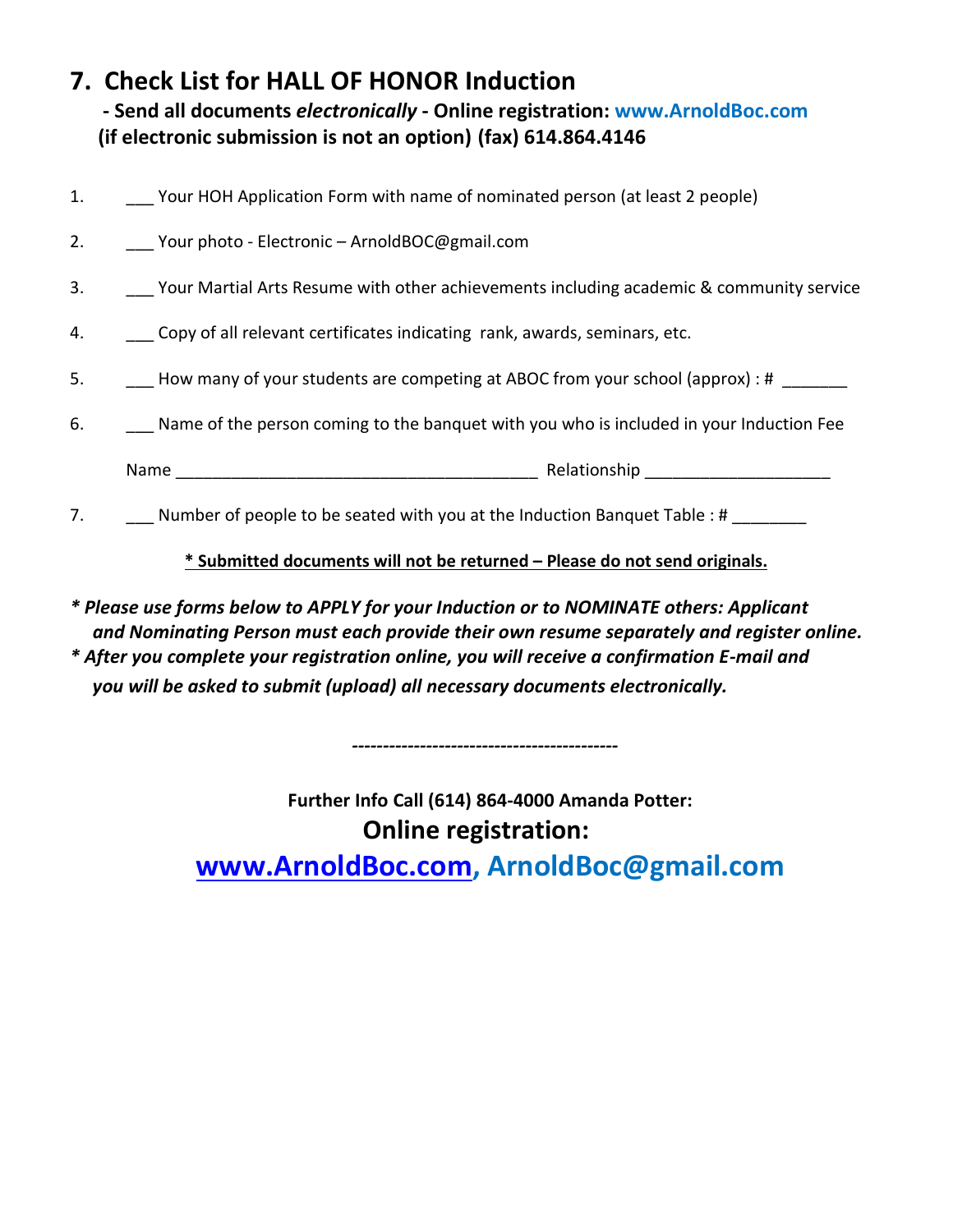### **8. HALL OF HONOR Induction: \_\_ My Application or \_\_ Nomination(s)**

| ___ Bruce Lee Martial Arts Legend ____Arnold Battle of Columbus Martial Arts Legend ____Junior Special Award<br><b>Your Information:</b>                                                                                                                                                                                                                                                                                                                                                                                                                                                                                                                                                                                                                 |  |  |       |
|----------------------------------------------------------------------------------------------------------------------------------------------------------------------------------------------------------------------------------------------------------------------------------------------------------------------------------------------------------------------------------------------------------------------------------------------------------------------------------------------------------------------------------------------------------------------------------------------------------------------------------------------------------------------------------------------------------------------------------------------------------|--|--|-------|
|                                                                                                                                                                                                                                                                                                                                                                                                                                                                                                                                                                                                                                                                                                                                                          |  |  |       |
|                                                                                                                                                                                                                                                                                                                                                                                                                                                                                                                                                                                                                                                                                                                                                          |  |  |       |
|                                                                                                                                                                                                                                                                                                                                                                                                                                                                                                                                                                                                                                                                                                                                                          |  |  |       |
|                                                                                                                                                                                                                                                                                                                                                                                                                                                                                                                                                                                                                                                                                                                                                          |  |  |       |
|                                                                                                                                                                                                                                                                                                                                                                                                                                                                                                                                                                                                                                                                                                                                                          |  |  |       |
|                                                                                                                                                                                                                                                                                                                                                                                                                                                                                                                                                                                                                                                                                                                                                          |  |  |       |
|                                                                                                                                                                                                                                                                                                                                                                                                                                                                                                                                                                                                                                                                                                                                                          |  |  |       |
|                                                                                                                                                                                                                                                                                                                                                                                                                                                                                                                                                                                                                                                                                                                                                          |  |  |       |
|                                                                                                                                                                                                                                                                                                                                                                                                                                                                                                                                                                                                                                                                                                                                                          |  |  |       |
|                                                                                                                                                                                                                                                                                                                                                                                                                                                                                                                                                                                                                                                                                                                                                          |  |  |       |
| Rank from your organization _____________Dan Cert. #_____________________Certification Date _____/_______/_________                                                                                                                                                                                                                                                                                                                                                                                                                                                                                                                                                                                                                                      |  |  |       |
| Please LIST 2 PEOPLE WHO ARE NOMINATING YOU for INDUCTION:                                                                                                                                                                                                                                                                                                                                                                                                                                                                                                                                                                                                                                                                                               |  |  |       |
|                                                                                                                                                                                                                                                                                                                                                                                                                                                                                                                                                                                                                                                                                                                                                          |  |  |       |
|                                                                                                                                                                                                                                                                                                                                                                                                                                                                                                                                                                                                                                                                                                                                                          |  |  |       |
|                                                                                                                                                                                                                                                                                                                                                                                                                                                                                                                                                                                                                                                                                                                                                          |  |  |       |
|                                                                                                                                                                                                                                                                                                                                                                                                                                                                                                                                                                                                                                                                                                                                                          |  |  |       |
|                                                                                                                                                                                                                                                                                                                                                                                                                                                                                                                                                                                                                                                                                                                                                          |  |  |       |
| Disciplines in: Taekwondo___ Karate___ Tangsoodo___ Kung Fu/Wushu___ Taichi___ Hapkido/Aikido___ Jujitsu/Grappling ___<br>Kimoodo___ Silat_____ Bando_____ Muay Thai_____ Others:_________________________                                                                                                                                                                                                                                                                                                                                                                                                                                                                                                                                               |  |  |       |
| State Induction Categories/Award for which you have been nominated.<br>AFFIRMATION-I hereby submit my application to the Bruce Lee and Legends of Martial Arts Hall of Honor and BOC Hall of Honor 2020. I affirm that all<br>information I have provided in support of my nomination is truthful. I agree that if any false information has been provided in support of my nomination, I will<br>accept dismissal from WUMA/UMAF/USTMA/OMAC and/or revocation of induction at the sole discretion of WUMA/UMAF/USTMA/OMAC and the Hall of<br>Honor Induction Selection Committee. I also understand that any pictures and videotape of me participating in said event may be used without compensation.<br>Applicant's & Parent's (If minor) Signature: |  |  | Date: |
| Please list 1 or 2 PEOPLE whom you believe meet induction criteria:                                                                                                                                                                                                                                                                                                                                                                                                                                                                                                                                                                                                                                                                                      |  |  |       |
|                                                                                                                                                                                                                                                                                                                                                                                                                                                                                                                                                                                                                                                                                                                                                          |  |  |       |
|                                                                                                                                                                                                                                                                                                                                                                                                                                                                                                                                                                                                                                                                                                                                                          |  |  |       |
|                                                                                                                                                                                                                                                                                                                                                                                                                                                                                                                                                                                                                                                                                                                                                          |  |  |       |
|                                                                                                                                                                                                                                                                                                                                                                                                                                                                                                                                                                                                                                                                                                                                                          |  |  |       |
|                                                                                                                                                                                                                                                                                                                                                                                                                                                                                                                                                                                                                                                                                                                                                          |  |  |       |
| Address: and the state of the state of the state of the state of the state of the state of the state of the state of the state of the state of the state of the state of the state of the state of the state of the state of t                                                                                                                                                                                                                                                                                                                                                                                                                                                                                                                           |  |  |       |